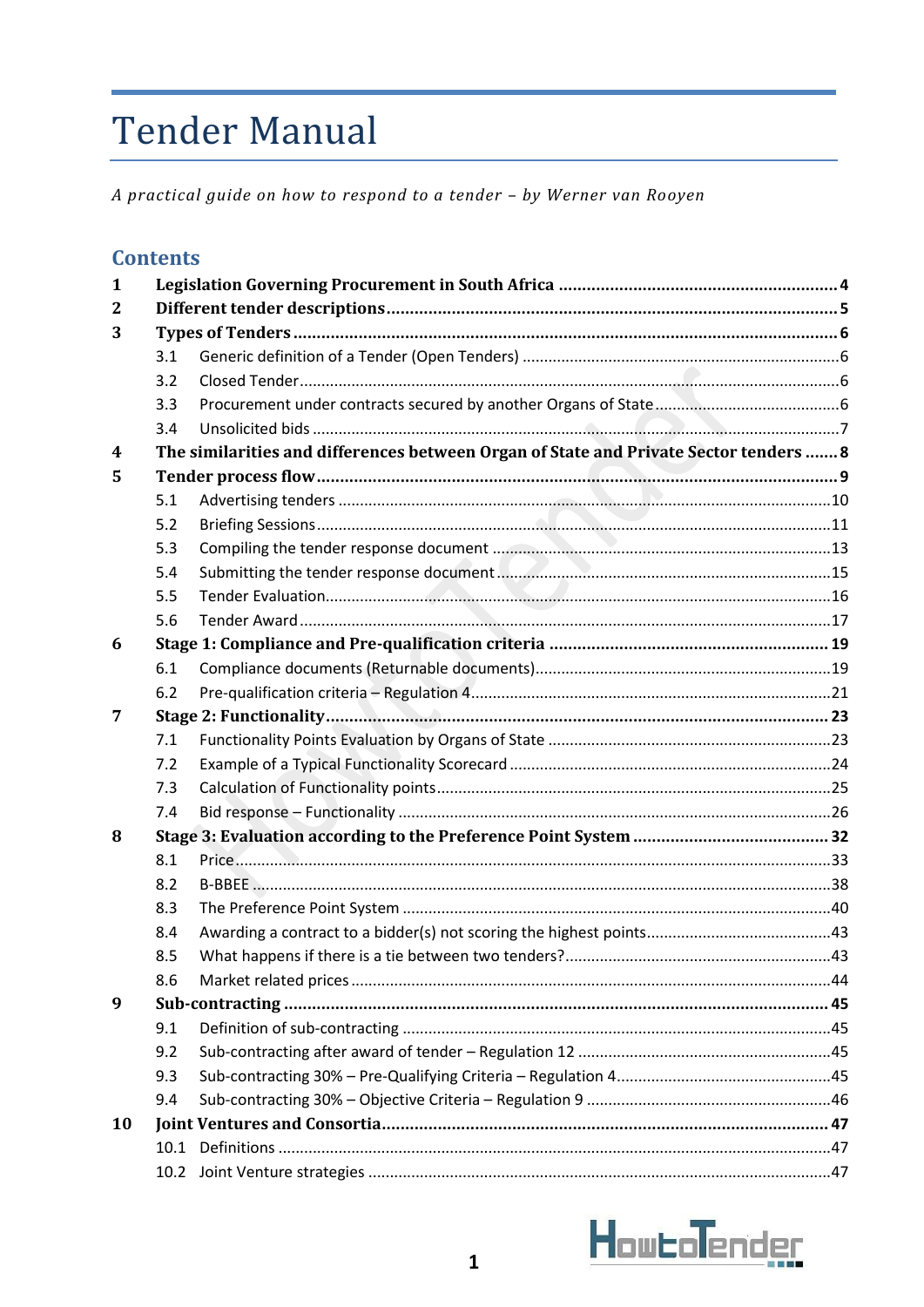| 11 |      |                                                                               |  |  |  |
|----|------|-------------------------------------------------------------------------------|--|--|--|
| 12 |      |                                                                               |  |  |  |
|    |      |                                                                               |  |  |  |
|    |      | 12.2 Rules and guidelines when completing Standard Bidding Documents51        |  |  |  |
| 13 |      |                                                                               |  |  |  |
|    |      |                                                                               |  |  |  |
|    |      | 13.2 SBD 3.1 and 3.2 - Pricing Schedules - Firm Prices and Non-Firm Prices 56 |  |  |  |
|    |      |                                                                               |  |  |  |
|    |      |                                                                               |  |  |  |
|    |      |                                                                               |  |  |  |
|    |      |                                                                               |  |  |  |
| 14 |      |                                                                               |  |  |  |
| 15 |      |                                                                               |  |  |  |
|    |      |                                                                               |  |  |  |
|    | 15.2 |                                                                               |  |  |  |
|    |      |                                                                               |  |  |  |
|    | 15.4 |                                                                               |  |  |  |
|    |      |                                                                               |  |  |  |
|    | 15.6 |                                                                               |  |  |  |
| 16 |      |                                                                               |  |  |  |
|    |      |                                                                               |  |  |  |
|    | 16.2 |                                                                               |  |  |  |
|    |      |                                                                               |  |  |  |
|    |      |                                                                               |  |  |  |
|    | 16.5 |                                                                               |  |  |  |
|    | 16.6 |                                                                               |  |  |  |
| 17 |      |                                                                               |  |  |  |
|    |      |                                                                               |  |  |  |
|    |      |                                                                               |  |  |  |
| 18 |      |                                                                               |  |  |  |
| 19 |      |                                                                               |  |  |  |
| 20 |      |                                                                               |  |  |  |
| 21 |      |                                                                               |  |  |  |